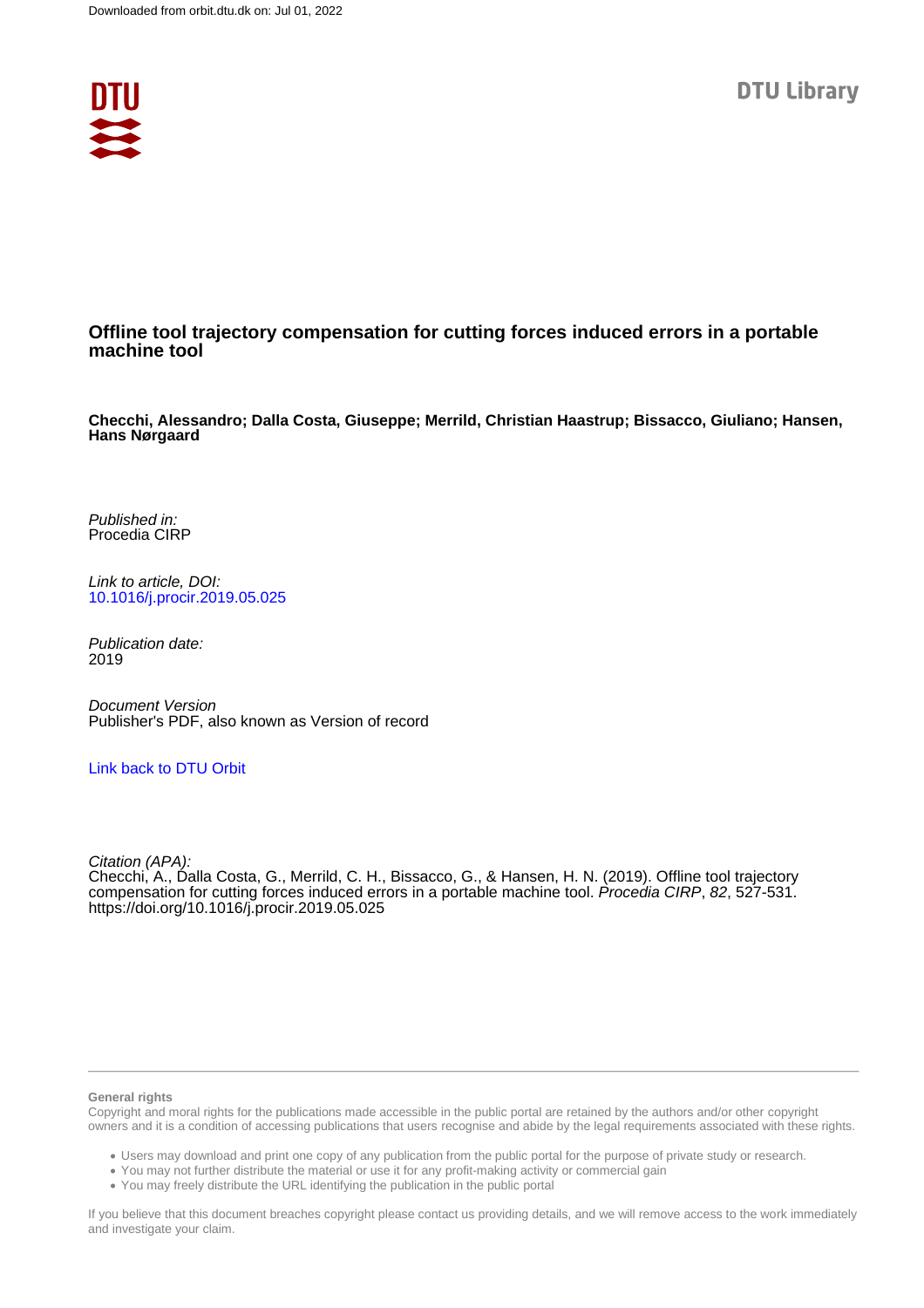

Available online at www.sciencedirect.com

**ScienceDirect** ScienceDirect Procedia CIRP 00 (2019) 000–000

Procedia CIRP 82 (2019) 527-531



# 17th CIRP Conference on Modelling of Machining Operations

## Offline tool trajectory compensation for cutting forces induced errors in a portuon mutuline tool portable machine tool

Alessandro Checchi<sup>a\*</sup>, Giuseppe Dalla Costa<sup>a</sup>, Christian Haastrup Merrild<sup>b</sup>, Giuliano Bissacco<sup>a</sup>, *Technical University of Denmark DTU, Department of Mechanical Engineering, Produktionstorvet Building: 427, 2800 Kgs. Lyngby 2800, Denmark* Hans Nørgaard Hansena *Danish Advanced Manufacturing Research Center, DAMRC, Sandagervej 10, Herning 7400, Denmark*

<sup>a</sup>Technical University of Denmark DTU, Department of Mechanical Engineering, Produktionstorvet Building: 427, 2800 Kgs. Lyngby 2800, Denmark *École Nationale Supérieure d'Arts et Métiers, Arts et Métiers ParisTech, LCFC EA 4495, 4 Rue Augustin Fresnel, Metz 57078, France*  \* Corresponding author. Tel.: +45 45254834; *E-mail address:* aleche@mek.dtu.dk *b Danish Advanced Manufacturing Research Center, DAMRC, Sandagervej 10, Herning 7400, Denmark*

#### Portable machine tools are designed to reduce costs and resources necessary to perform dedicated tasks, such as milling of large components like **Abstract**

Portable machine tools are designed to reduce costs and resources necessary to perform dedicated tasks, such as milling of large components like tools and may require compensation strategies to guarantee adequate accuracy. An offline compensation methodology, involving tool trajectory modification, based on the calculation of tool center point displacements from prediction of cutting forces and static stiffness characterization was implemented on a portable machine tool. The offline compensation was validated through a posteriori comparison with the nominal cutting and product family on the physical level. Different product families, however, may different product families,  $\frac{1}{2}$ wind turbine hubs. Such machines however lack in performance (e.g. stiffness, accuracy, thermal stability) with respect to conventional machine conditions.

© 2019 The Authors. Published by Elsevier B.V.

\* Corresponding author. Tel.: +33 3 87 37 54 30; *E-mail address:* paul.stief@ensam.eu

Peer-review under responsibility of the scientific committee of The 17th CIRP Conference on Modelling of Machining Operations Peer-review under responsibility of the scientific committee of The 17th CIRP Conference on Modelling of Machining Operations,

a functional analysis is performed. Moreover, a hybrid functional and physical architecture graph (HyFPAG) is the output which depicts the

*Keywords:* Milling; Deformation; Compensation

#### **1. Introduction**

Production and maintenance costs of wind turbines represents the majority of the costs for a wind power plant  $[1]$ , of these costs represents an hot topic in research nowadays. production and logistics as wen as the manufacturing downtime<br>[2, 3]. In this context a portable machine tool has been developed for machining of wind turbine hubs. The hub consistents are not increased with simple flame or connecting the rotor blades and the main shaft. The main shaft. connecting the rotor biates and the main share. The man required machining operations of the cast part, to consider in the decision of the cast iron component with component with consider in the design of the machine tool, are face infining and drining [4]. The portable machine tool follows the design principle of  $\left[\frac{1}{2}\right]$ . The pottable machine tool follows the design principle of  $\frac{1}{2}$ "small machine in large workpieces" [5]. It consists of a fixed for the machine tool, are face milling and drilling and drilling and drilling and drilling and drilling and drilling and drilling and drilling and drilling an manic mounted uncerly on the muo winen connects the moving axes and the spindle in a direct coupling fashion [2]. To account Together with the increase of turbine efficiency, the reduction Regarding the production of wind turbine hubs, the introduction of portable dedicated machine tools can reduce the costs of production and logistics as well as the manufacturing downtime consists of a large cast iron component with circular flanges the design of the machine tool, are face milling and drilling frame mounted directly on the hub which connects the moving

similarity between product families by providing design support to both, production system planners and product designers. An illustrative **1. Introduction** for the axial symmetry of the flanges to be machined, the moving axes consist of a rotary axis (c) which carries two linear axes, see Fig.1, generating a cylindrical coordinate system and



Fig. 1. (a) Drawing of the machine and its supporting frame, indicated also the moving axis. (b) View of the machine mounted on the hub in a typical working condition.

2212-8271 © 2019 The Authors. Published by Elsevier B.V.

Peer-review under responsibility of the scientific committee of The 17th CIRP Conference on Modelling of Machining Operations 10.1016/j.procir.2019.05.025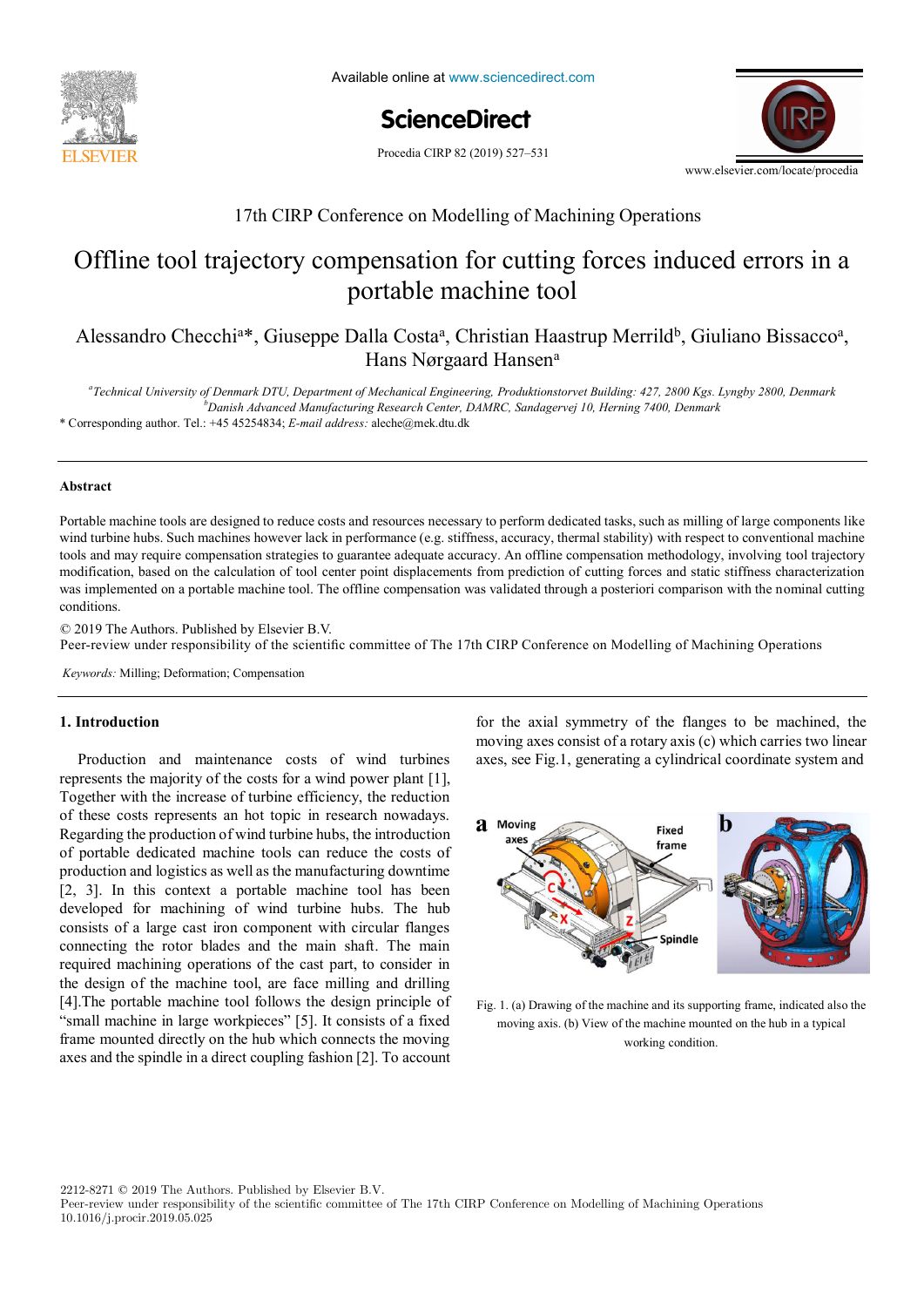a cylindrical working volume. Portable machines built for a dedicated task such as the one presented in this paper obey to precise specifications regarding volume and weight, to satisfy the requirements of portability and flexibility. The principal drawback concerns the general loss in the volume production capability of the machine, mostly related to a loss in the mechanical stiffness characteristics. Problems regarding not only the machine efficiency optimization but also the fulfilment of tolerance requirements may arise from diminished structural rigidity. In this context, cutting forces induced errors on the machined part can be of significant impact on the cost balance and achievement of tolerance requirements.

#### *1.1. Tool-path compensation modelling*

Different strategies have been developed to address the cutting forces induced errors, one of these approaches is the offline tool path compensation [6,9-11]. This technique was proved a valuable tool to reduce surface errors generated by machine tool deflection. In this approach, the tool path is changed based on the prediction of the machine tool deflection and relative surface generation error. In the present paper, the offline tool path compensation is based on a cutting force model, a semi-empirical model developed from Armarego's theories [6], and a machine tool deflection model, based on a characterization of the machine stiffness [6, 9].

For predicting cutting forces for the spheroidal cast iron, which wind turbine hubs are made of, a mechanistic cutting force model [7] was employed. It is based on the discretization of a generic cutting edge into infinitesimal linear segments, each of those considered as an oblique cutting operation [6]. The force on each segments can be described as in Eq. (1):

$$
dF = K_{i_c} * dA + K_{i_e} * db \qquad (1)
$$

Where *dA* is the discretized chip thickness area, engaged by each infinitesimal cutting edge, *db* is the discretized chip width and *Kic* and *Kie* are respectively the specific cutting force coefficients and the edge force coefficients. In previous studies a mechanistic modelling approach was proved reliable to predict cutting forces for materials prone to chip fragmentation such as spheroidal cast iron [7]; therefore, validation of this model is not treated in depth in the present paper.

The cutting-force induced errors are calculated by assuming the cantilever beam approximation used in combination with the machine-tool stiffness characterization, a schematic representation of the model is given in Figure 2. It is assumed that the cutting force is acting as a concentrated force at the middle point of the axial depth of cut [10]. Variations of the cutting force with the angular position along the tool axis are neglected because the axial depth of cut was relatively small for the tested cases. Hence, the deflection is calculated as follow, eq. (2):

$$
d = \frac{F}{E*I} \left( \frac{L*Z^2}{2} - \frac{Z^3}{6} \right) + \frac{F}{K} \quad (2)
$$

With *d* the total machine deflection, *F* the cutting force, *K* the machine-tool stiffness experimentally measured, *E* the Young's modulus of the tool material, *I* the tool inertia momentum, *L* the length of the tool and *z* the coordinate at which the cutting force is applied.



Fig. 2. Schematic representation of the model used to described the machinetool stiffness and to calculate the overall deflection due to the cutting forces.

The tool path correction is then iteratively calculated, as defined by Cho and Seo [9], setting the desired tolerance at 10 µm. Iteration is necessary as the cutting forces are also dependent on the effective tool engagement and in turn on the machine-tool deflection.

A characterization of the machine stiffness is carried out experimentally in the machine working volume with the intent of realizing a stiffness map. A more detailed description of the procedure is found in the next section.

Tests of linear path machining were conducted to validate the deflection predictions, using the machine in real working conditions, i.e. mounted on the hub. In the same configuration, similar linear path milling tests were also conducted to validate the offline tool path compensation approach.

#### **2. Material and methods**

#### *2.1. Procedure to measure the machine stiffness*

The experimental stiffness characterization of the machine was conducted in conditions as similar as possible to the working conditions, that is, the machine was mounted on the hub in order to machine the blade flange, Figure 1. In this configuration, the hub structure and in particular the hubmachine connections may have a role in the overall deflection, therefore to take into account this contribution, a fixture was designed to apply the same force to the hub and the machine. The fixture is shown in Figure 3 and it consists of a dynamometer, a cylindrical housing bolted on it and a toolholder-shaped third part that is attached to the machine's spindle. The housing radius and height are larger than the tool holder to allow free movement of the latter inside the housing.

The fixture as it is described was bolted on five different regions of the hub blade flange, see Figure 4, and in each of these the system stiffness was measured along the three principal directions, radial (along the X axis), circumferential (along the C axis), and axial (along the Z axis). The force was applied by realizing contact between the tool-holder and the housing and then applying a known displacement to the tool center point.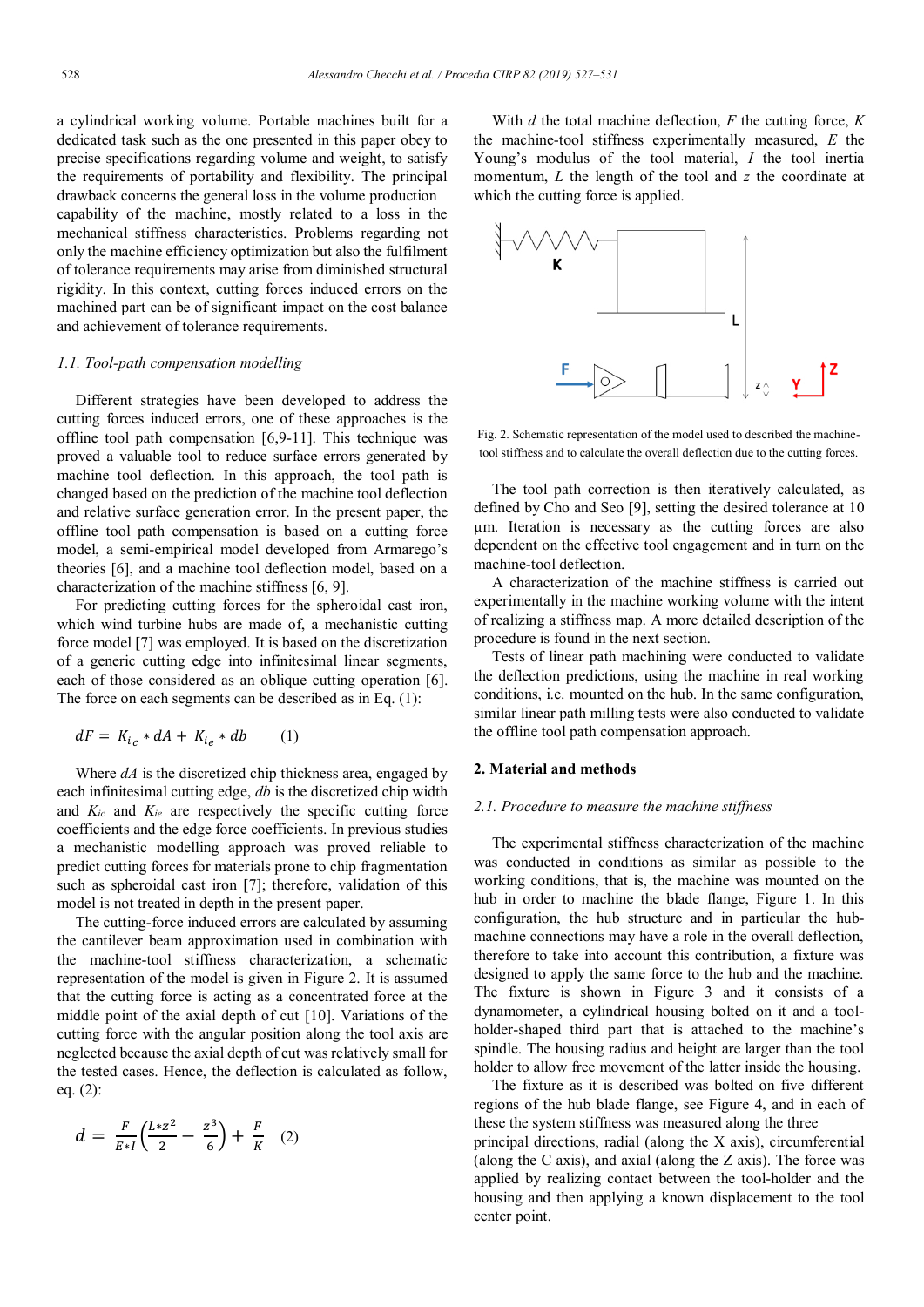

Fig. 3. (a) 3D model of the fixture system, component 1 is the tool-holder, component 2 is the cylindrical housing and component 3 is the dynamometer. (b) Section view, component 4 is the housing, component 5 is the tool-holdershaped part.

The dynamometer registered the applied force while an inductive displacement sensor measured the effective displacement of the tool-holder, the latter was used for the stiffness calculation. The stiffness measurements were conducted using at least six different values of contact force, varying from 50 N to 2000 N, for each axis and for each direction.



Fig. 4. (a) Schematic representation of the stiffness map as function of the machine position on the C-axis. The indicated positions, C1-C4 are the positions were the stiffness characterization was carried out. (b) Reference system convention used during the stiffness testing and the coordinates of each test positions.

#### *2.2. Machining Tests*

To validate the deflection model and the offline tool-path compensation, machining tests on small workpieces were carried out. Two separate sets of machining tests were performed, the first one aims at validating the model deflection prediction, and consequently the machine stiffness characterization, while the second one aims at a verification of the offline tool-path compensation performance. Cutting parameters used in the machining tests to validate the deflection prediction, first set of tests as described before, are shown in Table 1. A full factorial approach was used with three repetitions for each test. Cutting speed was constant at 200 m/min. Another set of machining tests were performed applying the calculated compensated trajectory, accordingly to the strategy described above. For these second tests, only one

set of cutting parameters was used:  $Ae = 32$  mm,  $Ap = 1.75$  mm,  $f = 0.1$  mm/tooth and cutting speed  $V = 300$  m/min. Three repetitions of the offline compensation tests were carried out. Also, for comparison, a single machining test, with the same cutting parameters, was conducted without applying the trajectory correction.

Table 1. Cutting parameters used in the machining tests.

| Parameters           | Value            |
|----------------------|------------------|
| Ae $[mm]$            | 16, 40           |
| $Ap \, [mm]$         | 3                |
| Feed rate [mm/tooth] | 0.04, 0.08, 0.12 |

The machining setup, composed by workpieces, dynamometer and connecting plates was fixed on the hub in a convenient location, similarly to the stiffness measurement configuration. The test position on the hub was the C2 in Figure 4. Linear path climb milling operations were performed on workpieces made of the same material of the hub (GJS 400 18U LT spheroidal ductile cast iron). Dimensional measurements of the machined workpieces were performed with a Zeiss Prismo CMM. For this purpose, the machined surfaces were probed along parallel profiles at several positions along the height direction (tool axis direction). The difference between measured and nominal dimensions gives an estimation of the actual trajectory and the deflection of the tool during cutting. To limit the influence of thermal errors during cutting, all the dimensional measurements are referred to a reference surface on the workpiece, obtained with repeated passes at the same nominal position, to remove the tool deflection effect. The effective deflection of each test is calculated as difference between the average profile coordinate of the test surface and the average profile of the reference surface.

A typical sample geometry is reported in Figure 5. It presents a stair-like geometry, one of the steps is always a reference surface, as described above, necessary to measure the deflection, while the other steps are the result of different machining conditions.



Fig. 5. Graphical representation of a workpiece after machining tests. Each sample has a reference surface (blue) and multiple machined surface, each for a single machining test (orange and green).

The positioning errors of the machine are measured locally using an indirect method. A reference sample with same geometry as the test samples has been completely machined with repeated passes, so as to remove the tool deflection contribution in all the generated surfaces. The dimensional measurement of such sample gives an estimation of the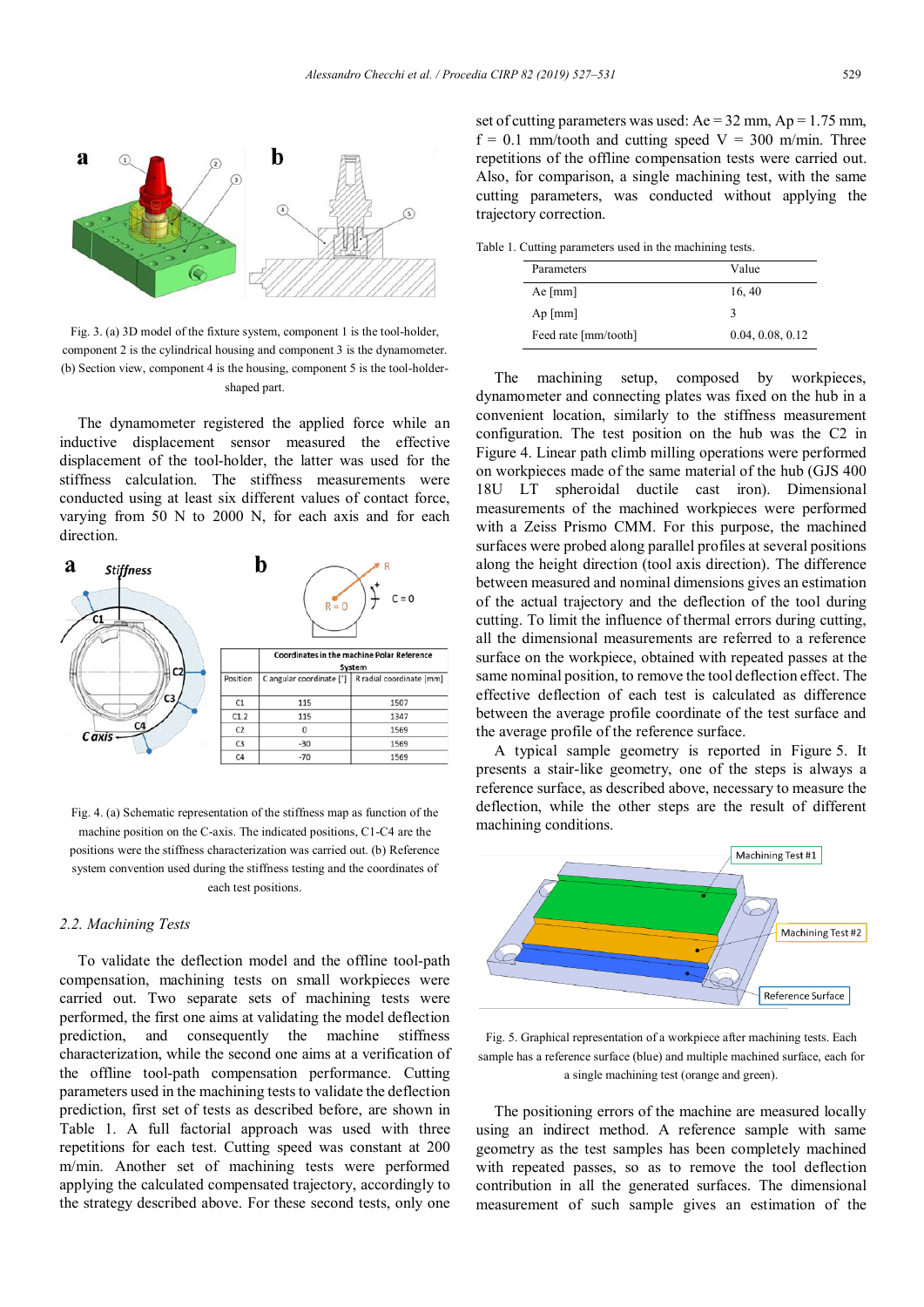positioning error during the specific cutting operation. Cutting forces were measured with a dynamometer, the Kistler 9139 model. The cutting tool used was an indexed cutter from Sandvik, R390-054Q22-17M, with TiAlN coated inserts. Inserts' geometry was measured with a focus variation profilometer, Alicona Infinite Focus, to characterize the cutting edge geometry.

#### **3. Results**

#### *3.1. Stiffness characterization*

In this section, the machine stiffness characterization results are presented. Figure 6 shows the force-displacement curve for the three different axis in all the positions tested. The X-axis and the C-axis present a distinct linear trend while for the Zaxis the behaviour appears to be close to a quadratic trend.

It is noted that the rigidity along the X-axis, the C-axis and partially also the Z-axis is affected by the position of the X-axis itself. In fact, the test positions C1 and C1.2 have a smaller Xcoordinate (radial coordinate), changing the effective machine configuration (different overhang of the machine arm carrying the spindle) and consequently the overall stiffness. For the Xaxis the effect becomes significant only for force values above approximately 1000 N. For the C-axis a change in the radial coordinate has a distinct impact on the circumferential stiffness at even low force values. The latter is decreasing from a stiffness of 1901 N/ $\mu$ m for the position C1.2, radial coordinate of 1347 mm, to a stiffness of 1278 N/µm, for a radial coordinate of 1569 mm, for the position C3.

Regarding the stiffness along the Z-axis, it can be noted that the rigidity is the highest as position C1.2, the one with the shorter radial coordinate. On top of that, the stiffness appears to decrease also moving from position C1 to position C4, that is moving from the top region to the bottom region of the hub. The latter behaviour is only present for the Z-axis stiffness and it is attributed to the geometry of the structure that holds the machine and connects it to the hub.

#### *3.2. Offline compensation*

Validation of the deflection model was carried out with side milling operation as previously described. Results of the lateral deflection, on the plane orthogonal to the Z-axis, are reported in Figure 7. A comparison between the model prediction and the measured deflection on the workpiece is shown. It can be noted that there is a good agreement between prediction and experimental values.

The model tends to overestimate the machine tool deflection for the test cases machined with radial immersion of 40 mm, however this overestimation is contained between  $40 \mu m$  and 80 µm. The model discrepancy is related mostly to the an overestimation of the cutting force, inherited from the datafitting approximations contained in the mechanistic cutting force model.

Tool-path compensation was validated with analogous side-milling tests. Figure8, shows a comparison between



Fig. 6. Force-displacement data for each tested position C1-C4, relative respectively to the X-axis (a), the C-axis (b) and the Z-axis (c).

surface errors realized when the tool-path compensation is used or is not used with identical process parameters. The reduction in surface error is significant. Asthe deflection predicted by the model is slightly higher than the measured machine-tool deflection (red and blue bar) the tool trajectory modification realizes an overcompensation, from this derives the negative